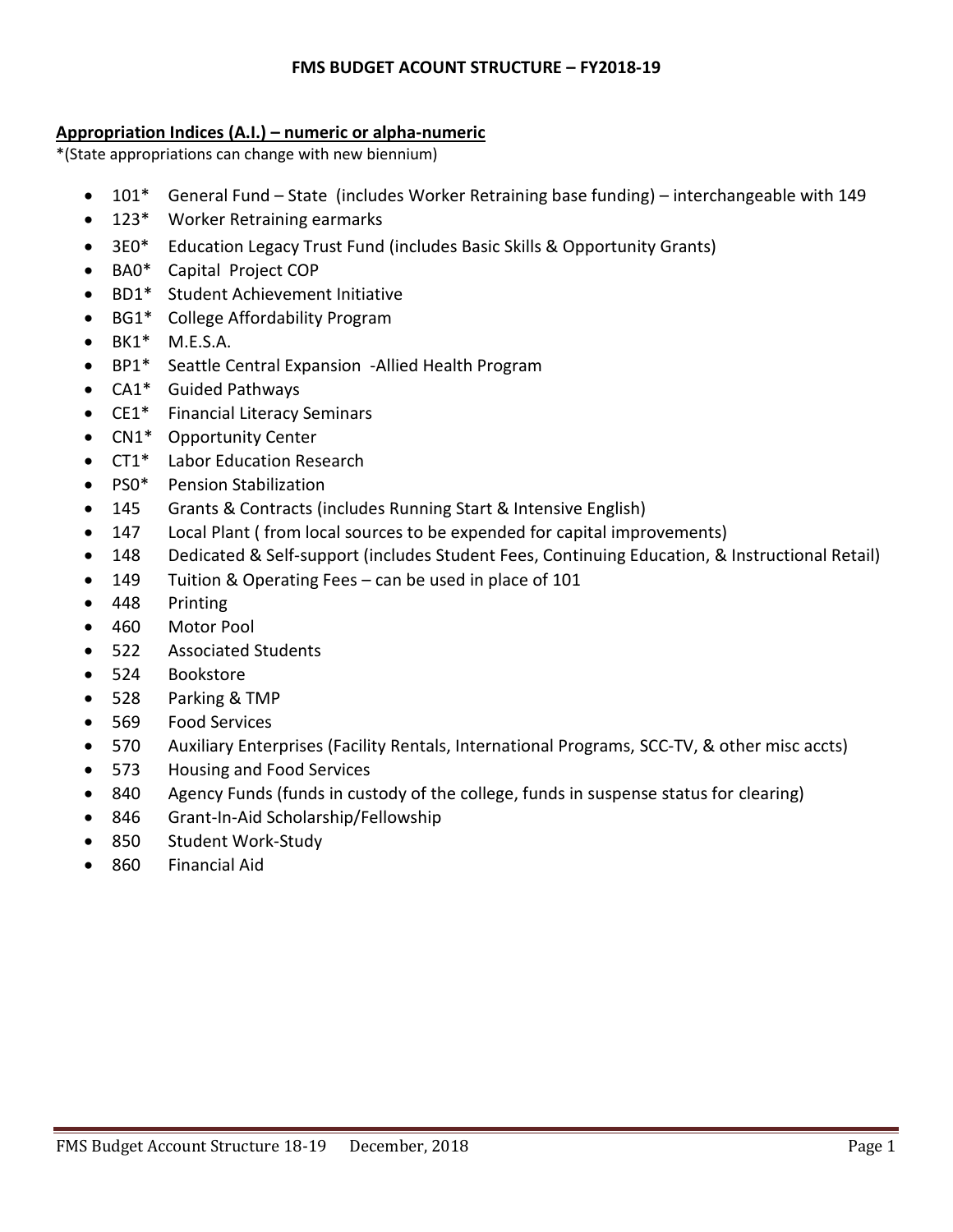## **Program Codes (Prog) – numeric only**

| 01x | Instruction                   |                                             |                                       |
|-----|-------------------------------|---------------------------------------------|---------------------------------------|
|     | 011<br>п                      | <b>Instruction &amp; General Research</b>   | (A.I.: 101, 148, 149, & special appr) |
|     | 012<br>Е                      | Vocational/Technical Instruction            | (A.I.: 101, 148, 149, & special appr) |
|     | 014<br>п                      | <b>Continuing Education</b>                 | (A.I.: 148)                           |
|     | 016                           | Preparatory/Remedial Instruction            | (A.I.: 101, 148, 149, & special appr) |
|     | 018<br>п                      | <b>Adult Basic Education (ABE)</b>          | (A.I.: 101, 148, 149)                 |
| 04x | <b>Primary Support</b>        |                                             |                                       |
|     | 041<br>п                      | <b>Academic Computing Services</b>          | (A.I.: 101, 149)                      |
|     | 042<br>٠                      | Culinary Arts Retail, Dental Clinics, etc.  | (A.I.: 148)                           |
|     | 043<br>п                      | <b>Academic Administration</b>              | (A.I.: 101, 149)                      |
|     | 044<br>п                      | Academic Personnel Development              | (A.I.: 101, 149)                      |
|     | 045<br>п                      | Course & Curriculum Development             | (A.I.: 101, 149)                      |
| 05x | Library                       |                                             |                                       |
|     | 051                           | <b>Learning Resources</b>                   | (A.I.: 101, 149)                      |
|     | 052<br>п                      | <b>Museums &amp; Galleries</b>              | (A.I.: 101, 149)                      |
|     | 053<br>п                      | <b>Educational Media Services</b>           | (A.I.: 101, 149)                      |
| 06x | <b>Student Services</b>       |                                             |                                       |
|     | 061<br>п                      | <b>Student Services</b>                     | (A.I.: 101, 148, 149)                 |
|     | 062<br>Е                      | Social & Cultural Development               | (A.I.: 101, 148, 149)                 |
|     | 063<br>Е                      | <b>Counseling &amp; Career Guidance</b>     | (A.I.: 101, 148, 149)                 |
|     | 064<br>п                      | <b>Financial Aid Administration</b>         | (A.I.: 101, 148, 149)                 |
|     | 065<br>٠                      | <b>Student Admissions</b>                   | (A.I.: 101, 148, 149)                 |
|     | 066<br>п                      | <b>Student Records</b>                      | (A.I.: 101, 148, 149)                 |
| 08x | <b>Institutional Support</b>  |                                             |                                       |
|     | 081<br>п                      | Institutional Management                    | (A.I.: 101, 148, 149)                 |
|     | 082<br>п                      | <b>Fiscal Operations</b>                    | (A.I.: 101, 148, 149)                 |
|     | 083<br>٠                      | <b>General Support</b><br>Services          | (A.I.: 101, 148, 149)                 |
|     | 085<br>п                      | <b>Public Relations/Development</b>         | (A.I.: 101, 148, 149)                 |
|     | 086<br>п                      | Administrative Information Tech             | (A.I.: 101, 148, 149)                 |
| 09x |                               | Plant Operations & Maintenance              |                                       |
|     | 091                           | <b>Utilities &amp; Other Fixed Costs</b>    | (A.I.: 101, 148, 149)                 |
|     | 092                           | <b>Building &amp; Equipment Maintenance</b> | (A.I.: 101, 148, 149)                 |
|     | 093<br>٠                      | <b>Custodial Services</b>                   | (A.I.: 101, 148, 149)                 |
|     | 094<br>п                      | Physical Plant Administration               | (A.I.: 101, 148, 149)                 |
|     | 095<br>п                      | Landscape & Grounds Maintenance             | (A.I.: 101, 148, 149)                 |
|     | 096<br>п                      | <b>Major Repairs &amp; Renovations</b>      | (A.I.: 101, 148, 149)                 |
|     | 097<br>٠                      | Security and Safety                         | (A.I.: 101, 148, 149)                 |
|     | 098<br>٠                      | <b>Logistical Services</b>                  | (A.I.: 101, 148, 149)                 |
| 1xx | <b>Grants &amp; Contracts</b> |                                             | (A.I.: 145)                           |
|     | 111<br>п                      | <b>G&amp;C Instruction &amp; Research</b>   |                                       |
|     | 112<br>п                      | Vocational/Technical Instruction            |                                       |
|     | 114<br>п                      | <b>Community Education</b>                  |                                       |
|     | 116<br>п                      | Preparatory/Remedial Instruction            |                                       |

**118** Adult Basic Education (ABE)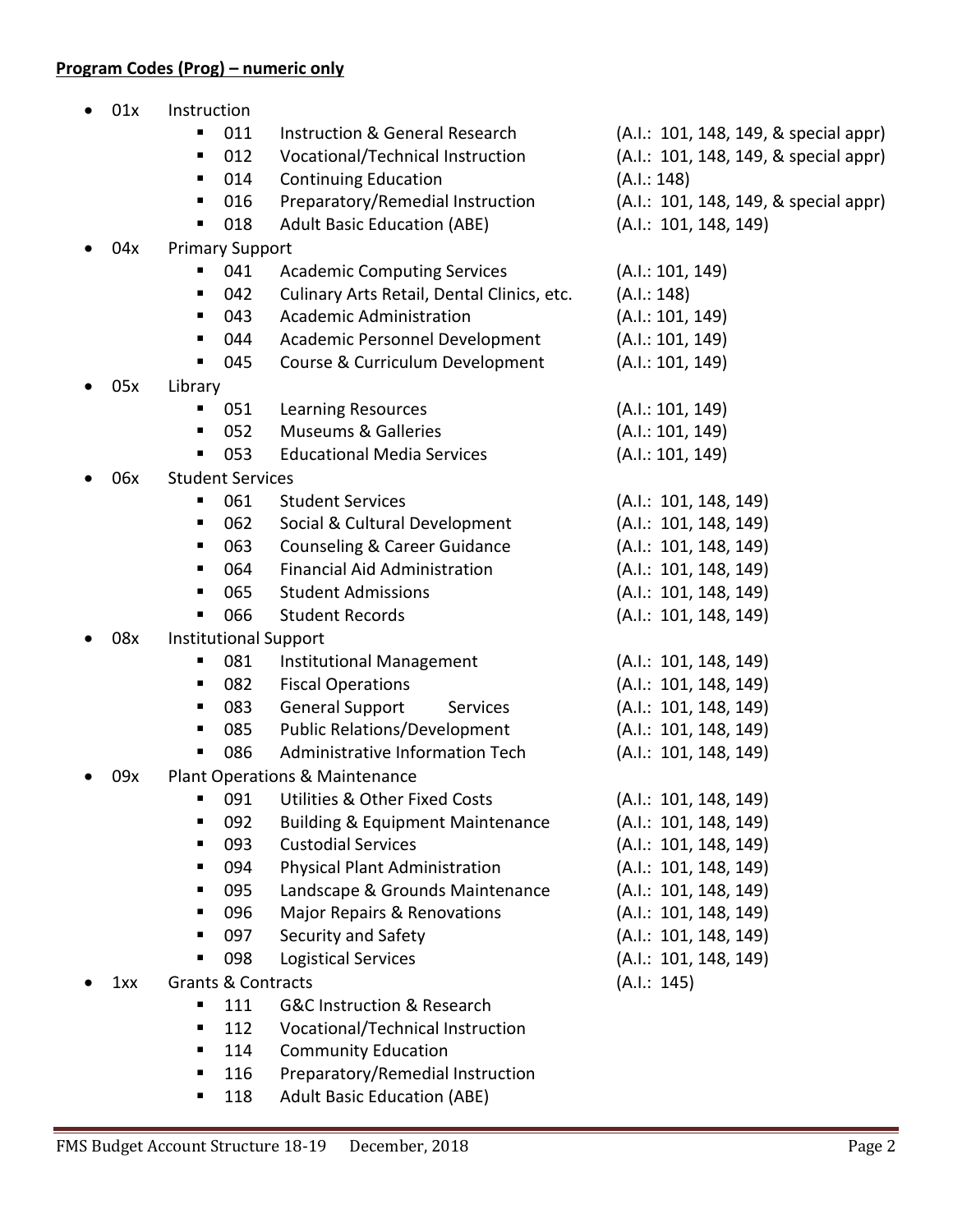- 141 Academic Support IT
- 143 Academic Administration
- 144 Academic Personnel Development
- 145 Course & Curriculum Development
- 161 Student Services
- 162 Social & Cultural Development
- 163 Counseling & Career Guidance
- 164 Financial Aid Administration
- 165 Student Admissions
- **181** Institutional Management
- **182** Fiscal Operations
- **183** General Support Services
- **185** Public Relations/Development
- 186 Administrative Information Technology
- **191** Utilities
- **192** Building Maintenance
- **193** Custodial Services
- 194 Physical Plant Administration
- 195 Landscape & Grounds Maintenance
- 196 Major Repairs & Renovations
- 197 Safety and Security
- **198** Logistical Services

| $\bullet$ | 251 | <b>Motor Pool</b>                            | (A.I.: 460) |
|-----------|-----|----------------------------------------------|-------------|
| $\bullet$ | 252 | Parking & TMP                                | (A.I.: 528) |
| $\bullet$ | 255 | Printing                                     | (A.I.: 448) |
| $\bullet$ | 261 | <b>Bookstore</b>                             | (A.I.: 524) |
| $\bullet$ | 262 | <b>Food Services</b>                         | (A.I.: 569) |
| $\bullet$ | 264 | <b>Associated Students</b>                   | (A.I.: 522) |
| $\bullet$ | 265 | <b>Auxiliary Enterprises</b>                 | (A.I.: 570) |
|           | 27x | <b>Financial Aid</b>                         |             |
|           |     | <b>Scholarships &amp; Grants</b><br>271<br>п | (A.I.: 846) |
|           |     | 272<br>Loans                                 |             |
|           |     | 273<br>Work-Study<br>п                       | (A.I.: 850) |
| $\bullet$ | 28X | <b>Agency and Suspense</b>                   |             |
|           |     | 280<br><b>Agency Accounts</b><br>п           | (A.I.: 840) |
|           |     | 281-284<br><b>Tuition and Operating Fees</b> | (A.I.: 840) |

• 311 Debt Payments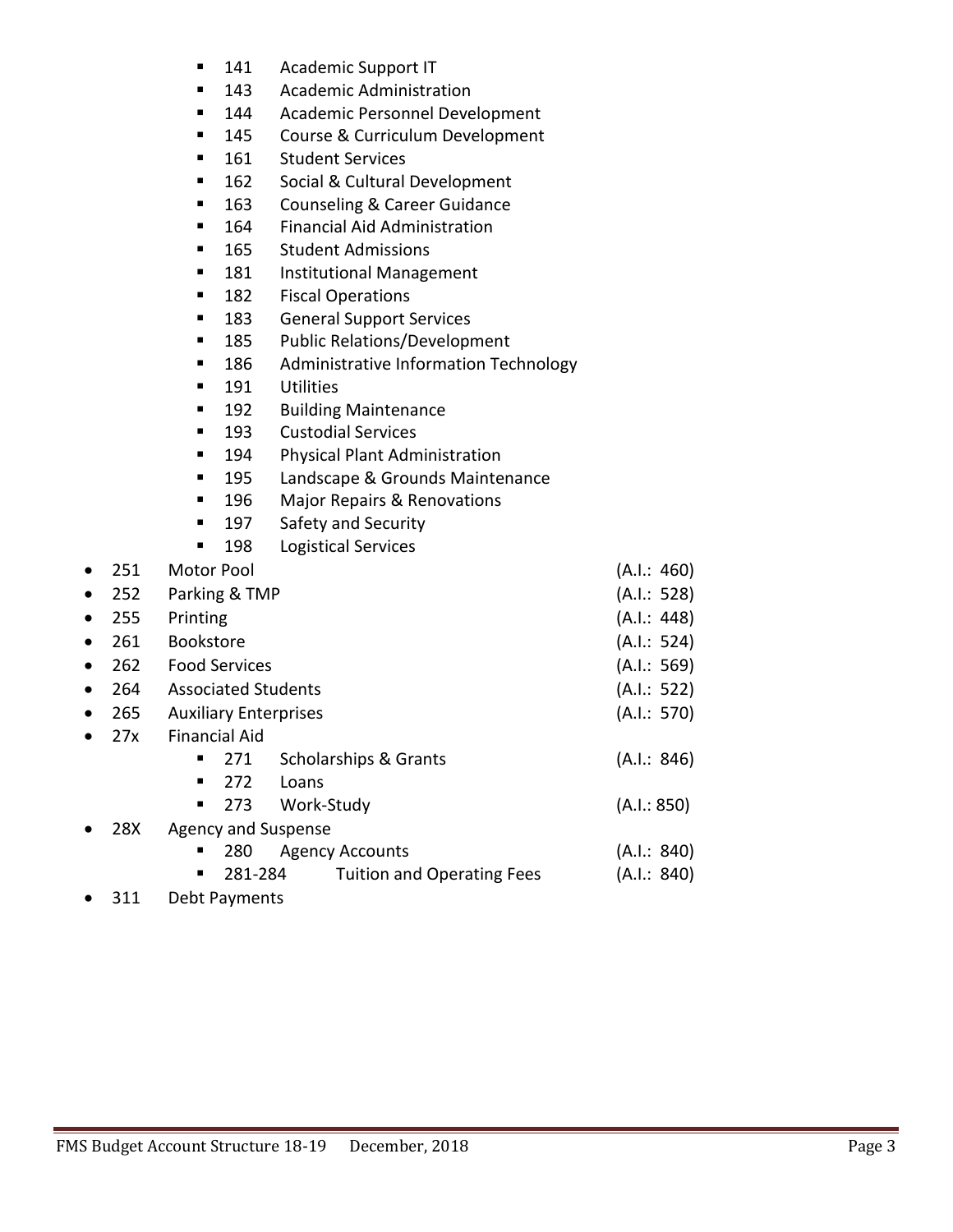## **Organization Codes (Org) – numeric or alpha-numeric**

Organization Codes/Indices are unique to the college district. The following convention applies to Seattle Colleges:

- The FIRST digit of ORG index represents the campus:
	- o 1 District-wide accounts
	- o 2 Central Campus
	- o 3 North Campus
	- o 4 South Campus
	- o 5 SVI
	- o A District Office/Siegal Service Center
- The SECOND alpha/digit identifies the functional area of the activity:
	- o A Administration
	- o B Business (also includes Motor Pool, Parking, TMP, and Bookstore)
	- o C Grants
	- o D Student Support
	- o E Facilities and Plant Operations
	- o F Library
	- o G General Studies
	- o H Vocational Support
	- o I Instructional (Business Programs)
	- o J Trades
	- o K Grants
	- o L Grants
	- o M Grants
	- o N Grants
	- o O NOT USED (confusion with zero (0))
	- o P Student Affairs and Activities
	- o Q NOT USED (confusion with zero (0))
	- o R Reserves Funds & Bookstores
	- o S NOT USED (confusion with five (5))
	- o T Self-Support and Federal Vocational
	- o U NOT USED (confusion with V)
	- o V Federal Vocational (rotate every three years with T, V, W)
	- o W Worker Retraining
	- o X Contracts
	- $\circ$  Y NOT USED (confusion with X)
	- o Z Work-Study and Indirect Cost Recoveries
- The THIRD and FOURTH digits/letters are assigned at random.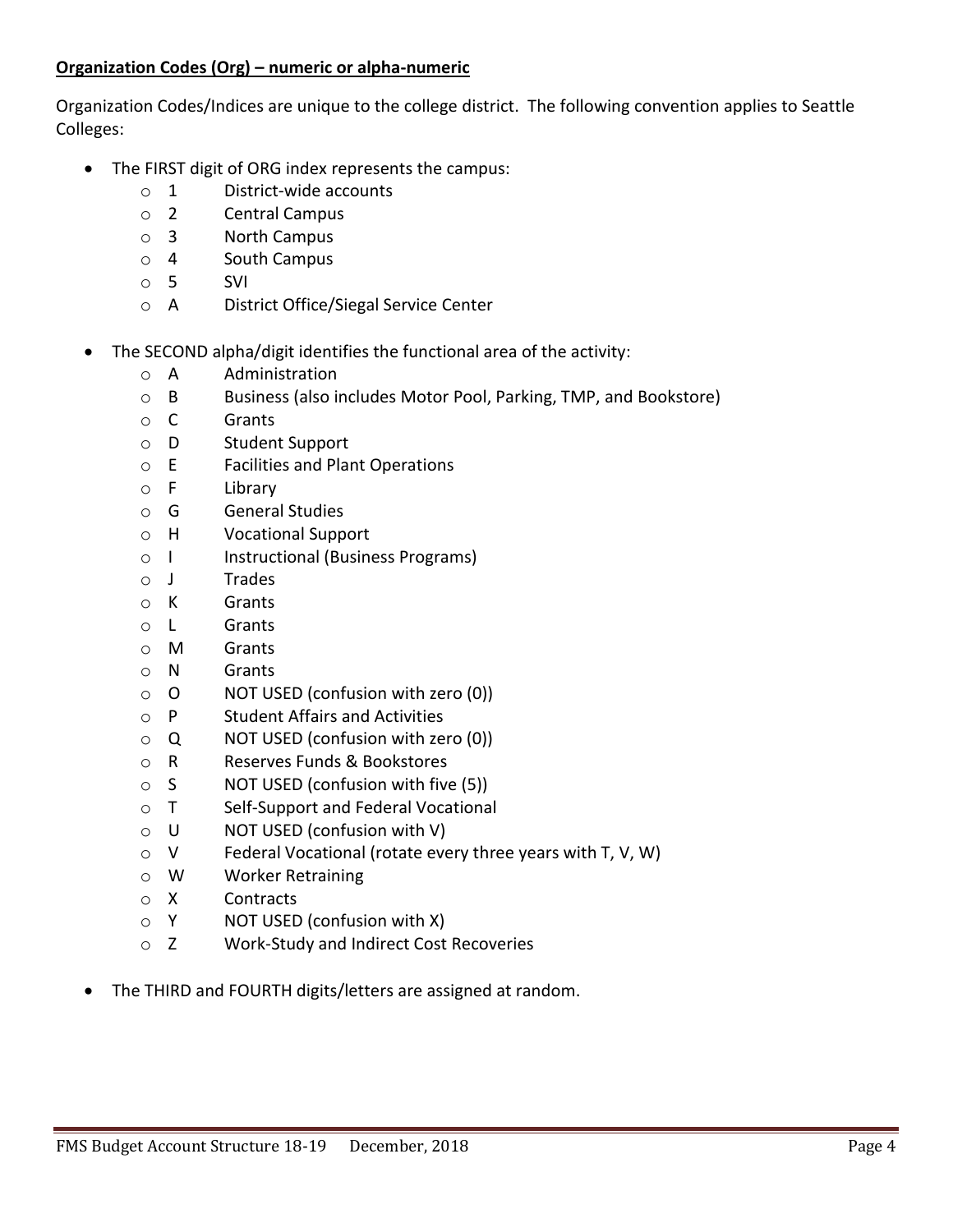## **Object/Subobject of Expenditure (SOBJ/SSOB)**

### **A - Salaries and Wages**

- AA Exempt Executive **AK** Classified Staff
- AB Exempt Managerial **AM** Student
- AC Exempt Professional/Technical AP Student Work Study
- AD Non-student Hourly **AS** Sick Leave Buy back
- AE Faculty Full Time Permanent AT Terminal Leave
- 
- AG Faculty (Pro-Rata) Temporary Manuel AZ Exempt Support Staff
- AH Faculty Part Time Temporary

## **B - Benefits**

- 
- 
- 
- 
- 
- 
- BG Supplemental Retirement Payments BW Shared Leave Received
- BH Hospital Insurance(Medicare) BZ Other Employee Benefits
	- **C - Personal Service Contracts**
- CA Management & Organizational Services CG Marketing Services
- CB Legal & Expert Witness Services CH Communication Services
- 
- CD IT Services
- CE Social Research Services
- CF Technical Services

# **E - Goods & Services**

- EA Supplies & Materials **ELA** Subscriptions
- EB Communications & Telecom. Services EK Facilities and Services
- EC Utilities(Garbage/Waste/Water/Sewer) ER Other Contractual Services
- ED Rentals & Leases Land & BLDG ES Car Maintenance/Operation
- EE Repairs, Alterations & Maintenance ET Audit Services
- 
- EG Professional Development/Dues/Training EZ Other Goods & Services
- EH Rentals and Leases
- 
- 
- 
- 
- 
- AF Faculty Stipend AU Overtime/Call back
	-
- BA CASI Social Security Case Control BG Supplemental Retirement Payments
- BB Retirement & Pensions BH Hospital Insurance(Medicare)
- BC Medical Aid & Industrial Insurance BK Paid Family and Medical Leave
- BD Health, Life & Disability Insurance BT Shared Leave Provided-Sick Leave
- BE Allowances BU Shared Leave Provided-Personal Holiday
- BF Unemployment Compensation BV Shared Leave Provided-Vacation Leave
	-
	-
	-
	-
- CC Financial Services CJ Employee Training Services
	- CK Recruiting Services
	- CZ Other Personal Services
	-
	-
	-
	-
	-
- EF Printing & Reproduction EY Software Maintenance & Leasing
	-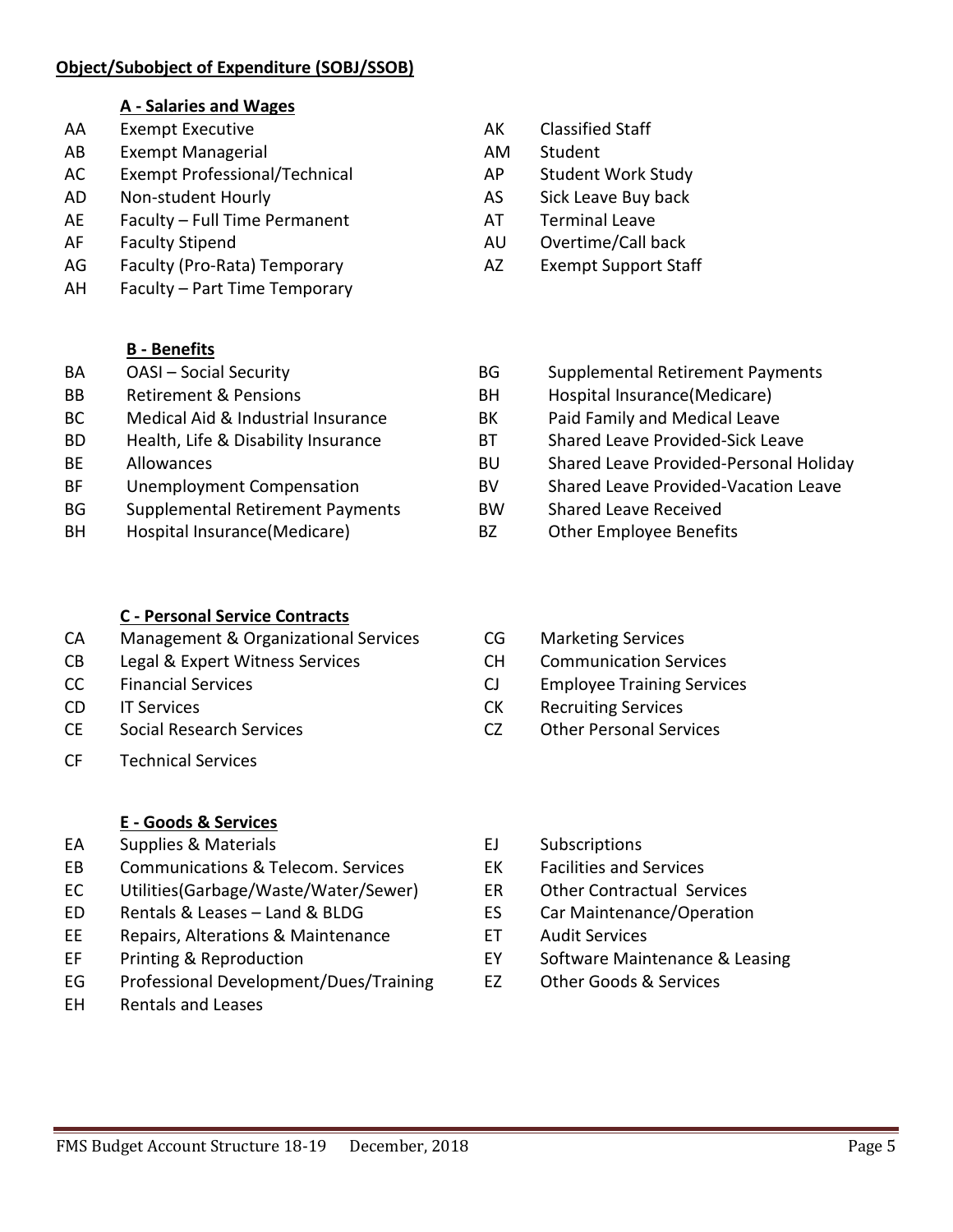### **F – Cost of Goods Sold**

(Only use F sub-objects if sending accounting periodic or perpetual inventory values and inventory is over \$50,000. Otherwise, use EA-05 resale, for items being resold)

- FA Net Cost of Goods Sold FC Returned Purchases FB Purchases **FR** Inventory Adjustment **G - Travel** GA In-State Lodging & Meals GF Out-of-State Lodging & Meals GB In-State Air Transportation GG Out-of-State Air Transportation GC Private Automobile Mileage GN GN Motor Pool Services
- GD Other Travel Expenses

### **J - Capital Outlays**

| JA | Equipment Non-Capitalized | JF | <b>Buildings</b>          |
|----|---------------------------|----|---------------------------|
| JB | Non-Capitalized Software  | JH | Improvements Other        |
| JC | Furnishing & Equipment    |    | <b>Grounds Developmer</b> |
| JD | Library Resources         | JK | Architectural & Engin     |
| JE | Land                      | JQ | Software Capitalized      |

### **N - Grants, Benefits & Client Services**

NA Direct Payments to Clients NIC NE NE Other Grants & Benefits NB Payments to Providers for Direct Client Svc

### **Debt Services**

| PA | Debt Services - Principal         |  |  |
|----|-----------------------------------|--|--|
| PB | Debt Services – Interest          |  |  |
|    |                                   |  |  |
|    |                                   |  |  |
|    |                                   |  |  |
|    | <b>Interagency Reimbursements</b> |  |  |
| SA | Interagency for Salaries/Wages    |  |  |

- SC Interagency for Professional Services SN Interagency for Grants
- SE Interagency for Goods & Services
- rovements Other than Buildings unds Development hitectural & Engineering Services
	-
	-
	-
- PD Principal COP Lease/Purchase PE Interest – COP Lease/Purchase
- SG Interagency for Travel
- SJ Interagency for Capital Outlays
-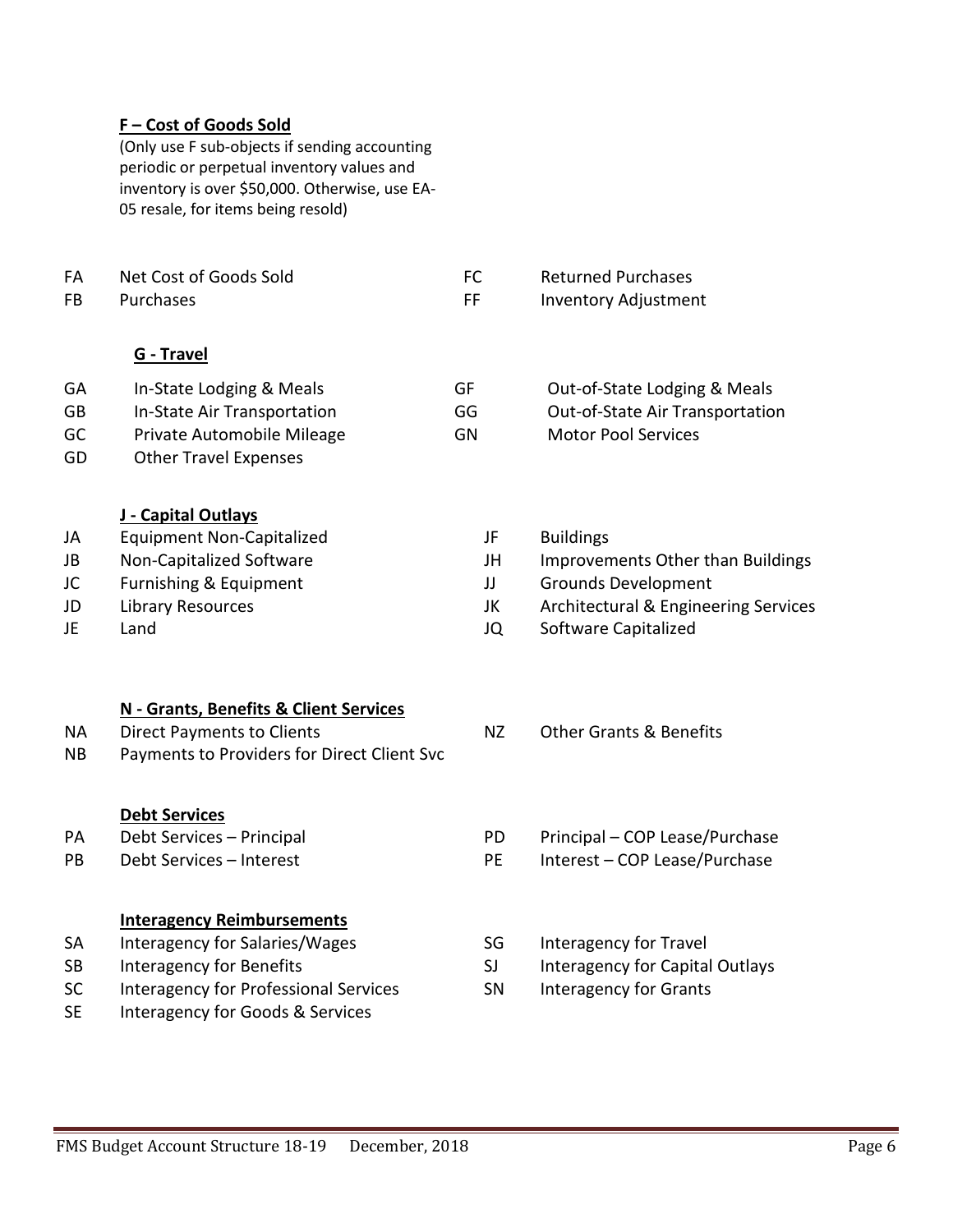### **Intra-agency Reimbursements**

- TA Intra-agency for Salaries/Wages TG Intra-agency for Travel
- 
- TC Intra-agency for Professional Services TN Intra-agency for Grants
- TE Intra-agency for Goods & Services TP Intra-agency for Debt Service

### **W – Other**

WA Depreciation Expense WC Bad Debt Expense

WB Amortization Expense

### **Categories of Revenue**

| Category      | <b>Revenue Source Code</b>   |  |  |
|---------------|------------------------------|--|--|
| <b>State</b>  | 01XX, 02XX, 04XX, 06XX, 08XX |  |  |
| Federal       | 03XX                         |  |  |
| Private/Local | 05XX                         |  |  |

#### **SOURCE OF REVENUE (SRC-REV)**

- 0317 Department of Labor
- 0347 National Science Foundation
- 0364 Veterans Administration
- 0384 Department of Education
- 0393 Department of Health and human Services
- 0401 Investment Income
- 0402 Income from Property (revenue from rentals/leases, sales of parking permits, motor pool rentals, etc.)
- 0405 Fines, Forfeits, and Seizures
- 0409 Interest Income
- 0416 Sale of Property
- 0420 Charge for Service (application fees, revenue from services, etc.)
- 0424 Tuition and Operating Fees
- 0430 Dedicated Student Fees
- 0440 Indirect Cost Reimbursement
- 0441 Contributions, Donations, and Grants
- 0444 Grant Repayments
- 0445 Unemployment Compensation Reimbursement
- 0450 Sales of Goods & Supplies (Proprietary Funds)
- 0471 Unemployment Compensation Contributions
- 0472 Workers' Compensation Contributions
- 0485 Immaterial Prior Period Adjustments (Business Office Use Only)
- 0486 Recoveries of Prior Expenditure Authority Expenditures
- 0487 Recoveries of Student Financial Aid Expenditures
- 0489 Amortization
- 
- TB Intra-agency for Benefits TJ Intra-agency for Capital Outlays
	-
	-